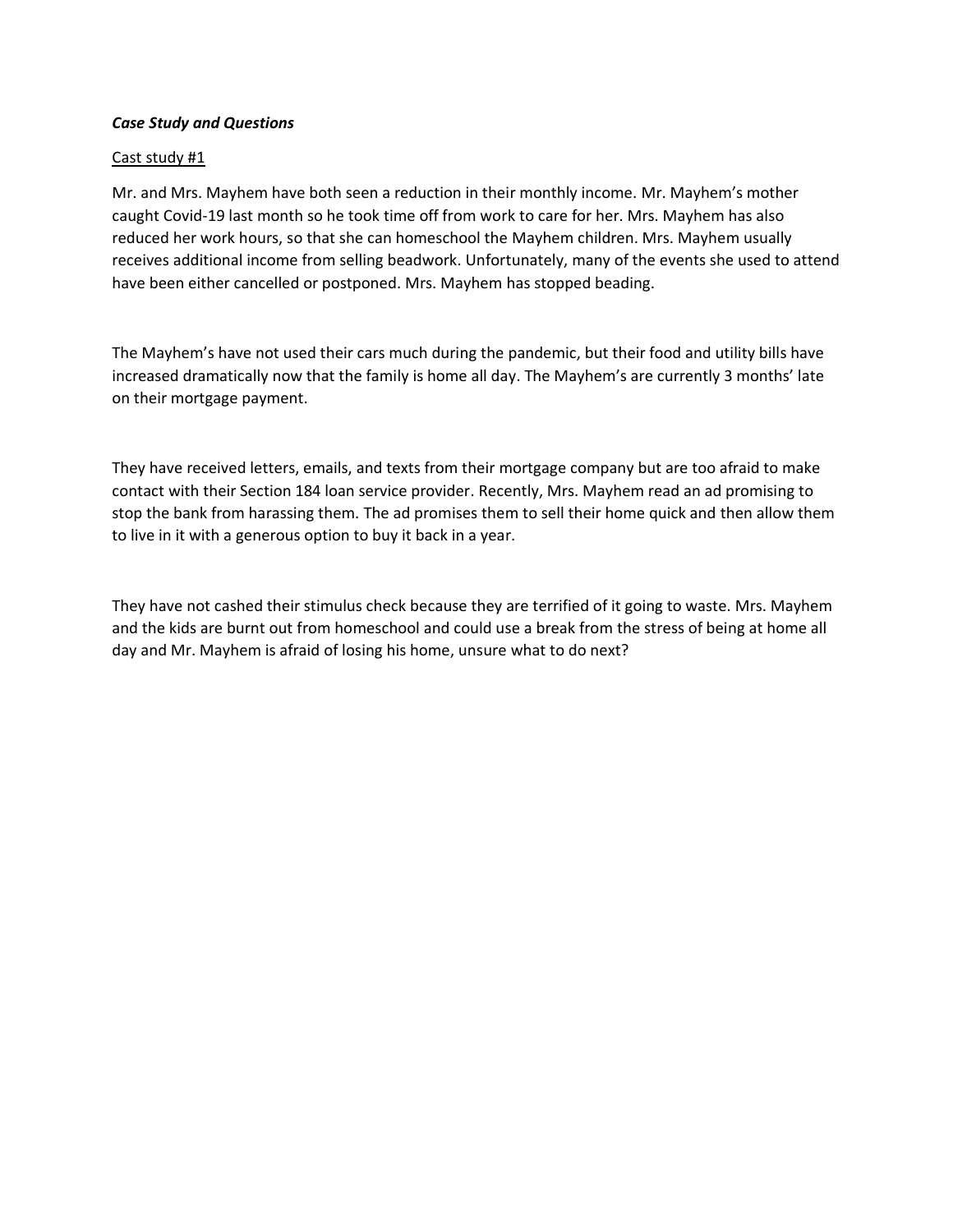# *Income*

- Monthly Income, January 2021*: \$3,200* vs. Monthly Income, March 2021: *\$2,600*
- March 2021 Stimulus: *\$5,600*
- *Savings Account: \$120*

#### *Family expenses*

Mortgage payment:

• *\$975 per month*

## Cars:

- *Car # 1, Payment: \$325 per month, Interest rate is 12%, Balance is \$2,800*
- *Car # 2, No car payment, valued at \$2,500*
- *Car Expenses: Car Insurance is \$225 per month, with full coverage on both cars*

Credit Cards payments, *\$60 per month:*

- Falsemart store card | Balance, \$900, Interest rate 29%, card max \$1000, minimum payment *\$25*
- Capital Two | Balance \$200, Interest rate 8%, card max \$3000, minimum payment *\$35*

Food:

• *\$125* per week for a family of 4, *\$500 per month* 

Cable/Internet Service:

- *\$140 per month*, Comcast
- Netflix, *\$20* Hulu, *\$15* Disney plus, *\$15*, Amazon Prime \$*12* per month, *\$62 in subscriptions*

Cell Phone

• *\$50* per line x 4 lines, *\$200 per month*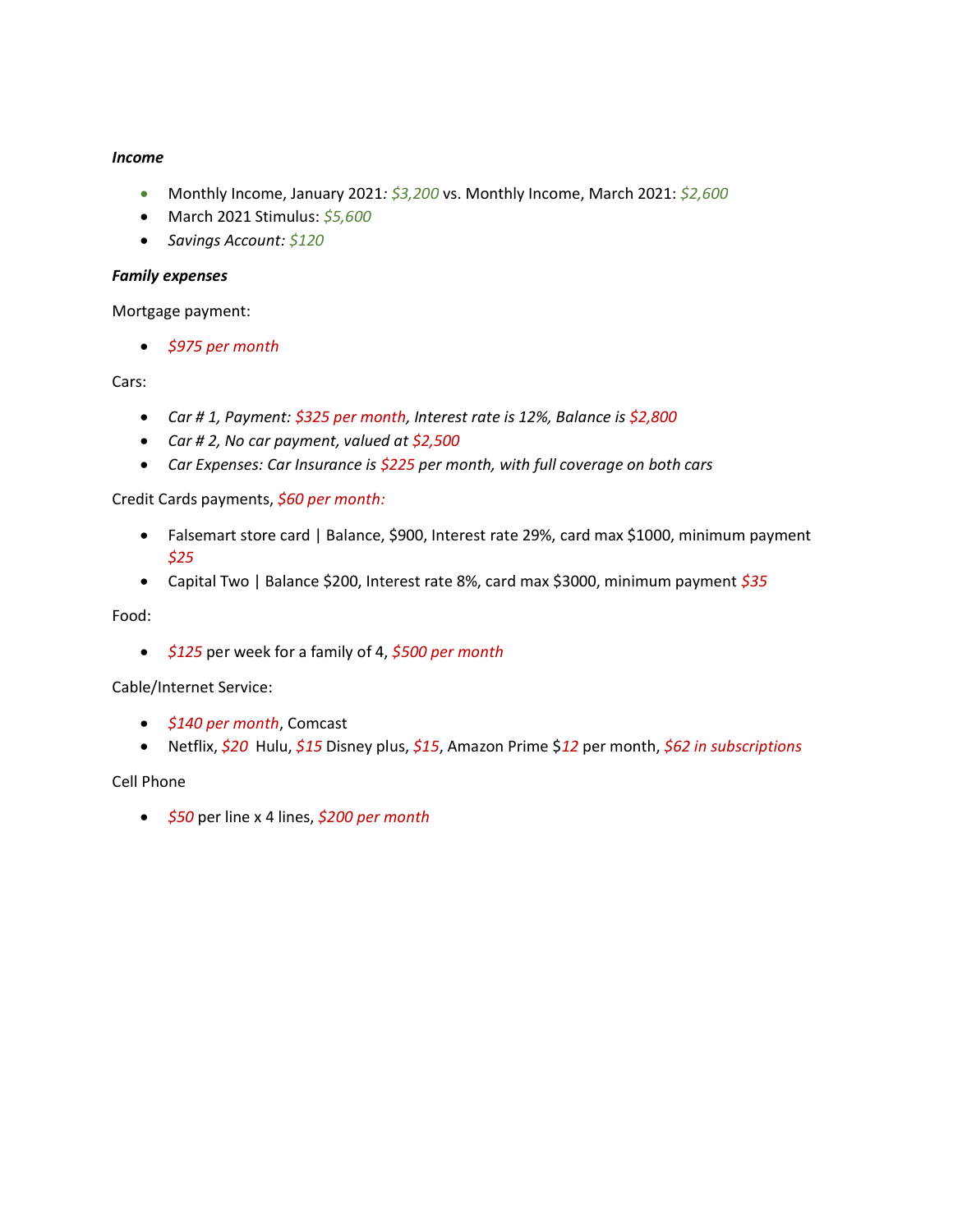*Questions for the Mayhem Family?*

What is the first step the Mayhem's should take?

Prioritize the Mayhem's expenses and identify 3 ways the Mayhem's can reduce their debts?

Discuss how the family is coping with financial stress without sacrificing family values and cultural identity. What questions or suggestions do you have for them?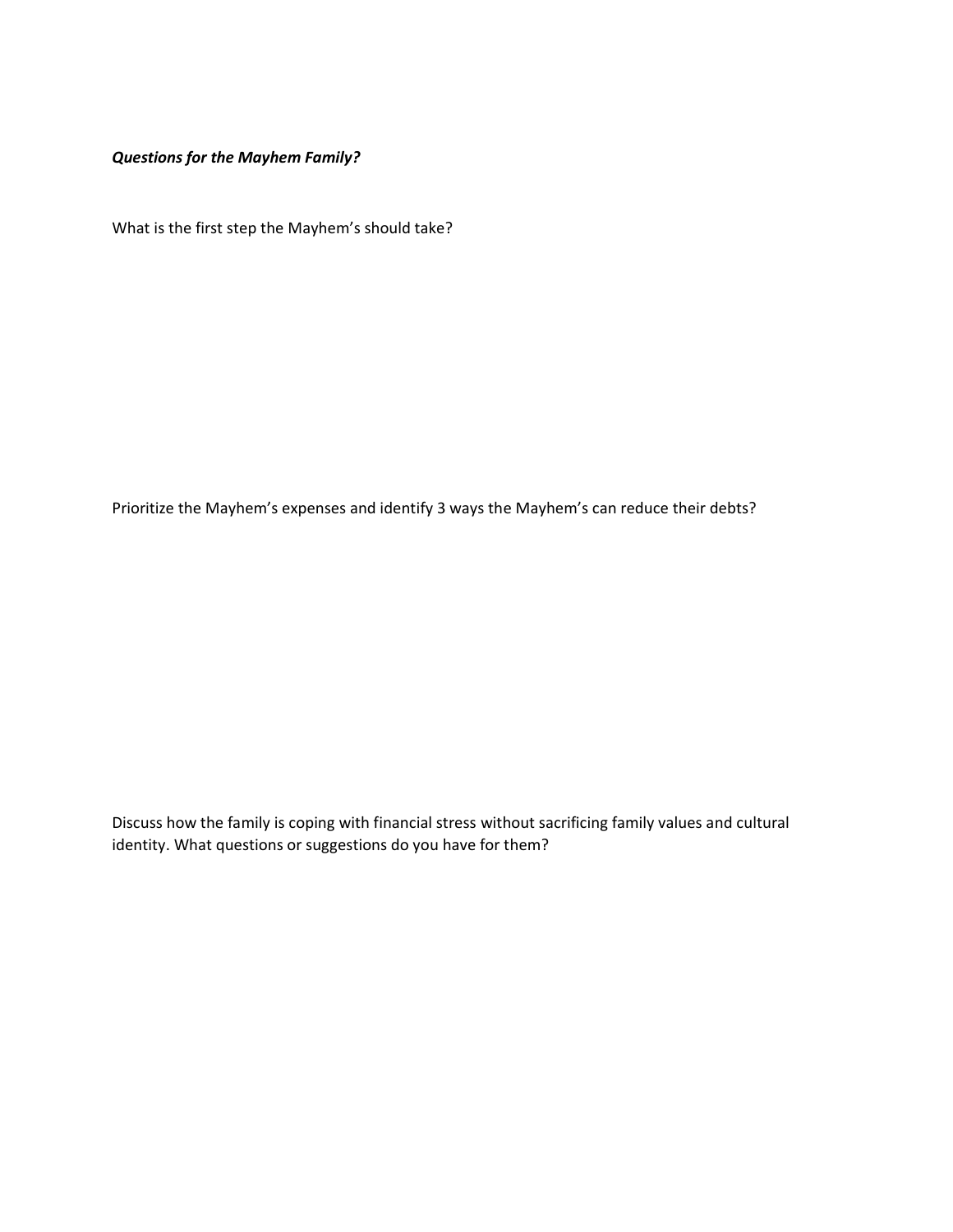# Cast study #2

Ms. Chaos works for the Tribal education department, which remained open during the pandemic. Her current mortgage payment is \$850 per month. Ms. Chaos has not been late on her Bank of Disaster mortgage payments in over 12 months. She feels terrible that her sister could no longer afford her apartment in town, so Ms. Chaos decided to step in and help her family out. For six months, her sister and three nephews have been living with her and she absolutely loves having them around. Ms. Chaos did not take advantage of any mortgage payment or utility assistance programs since she felt she didn't need to at the start of the pandemic.

Ms. Chaos would like for them to stay but her house cannot adequately accommodate everyone. She recently spoke to a contractor about converting the garage into additional living space but would need the cash to move forward with buying the materials. Although Ms. Chaos does have equity in her home, she is unsure about how to unlock it without selling?

The appraised value of the home is \$200,000 and her current payoff balance is \$120,000. If she had the extra money, she would also like to pay down a few credit cards balances and put a little money away for a rainy day. She recently depleted her saving account to help her sister with moving costs.